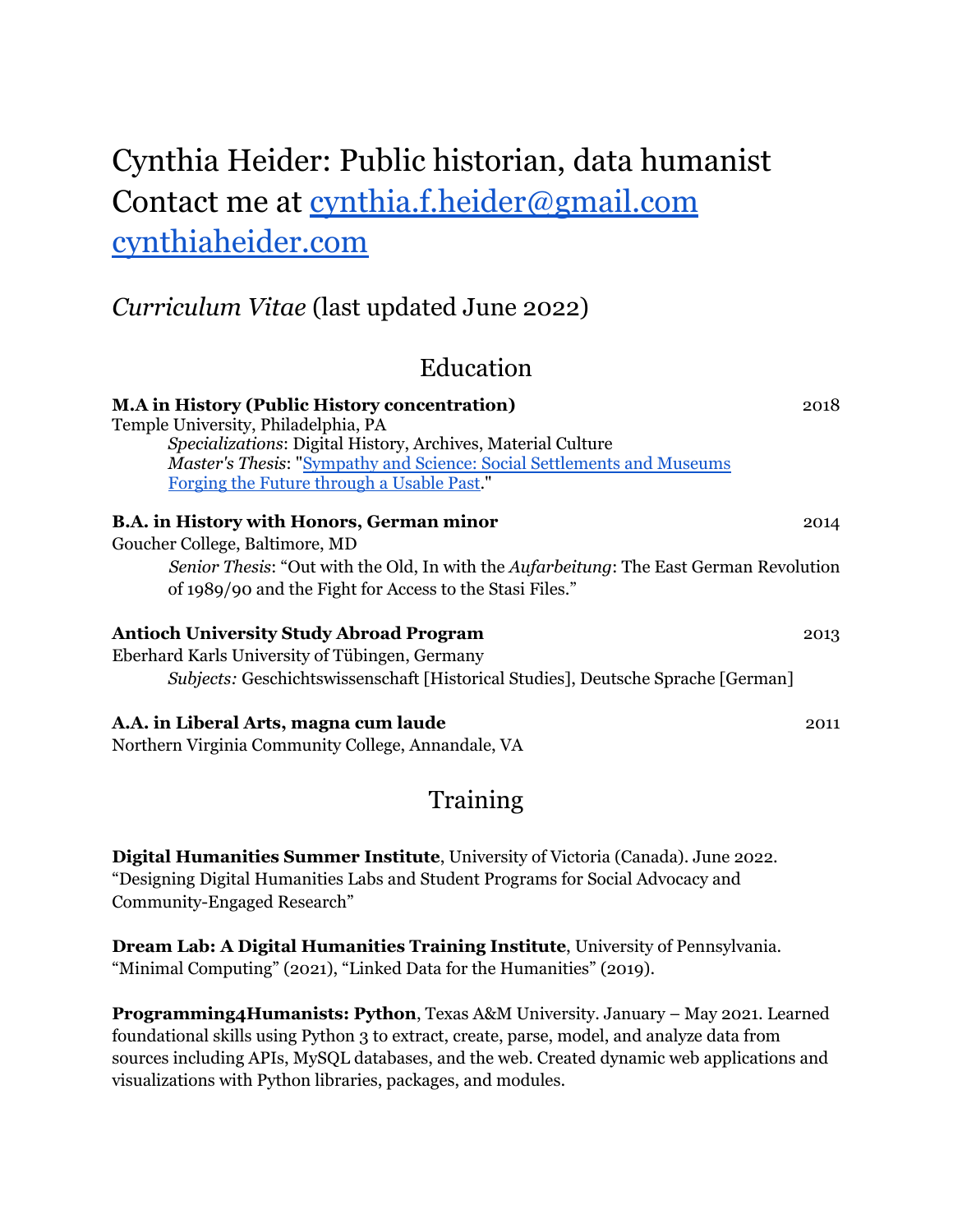**SNACSchool,** Social Networks and Archival Context (SNAC) International Cooperative & National Archives and Records Administration. February 2020. Hands-on training in creating, editing, and linking records within the SNAC Cooperative Portal (snaccooperative.org), an online resource that utilizes linked data principles to increase discovery and description of archival collections and other resources held at cultural institutions around the world.

#### **Local Contexts: Collaborative Curation Training and Education for Indigenous Collections**, Center for Digital Scholarship and Curation at Washington State University. December 2019. Training in management of issues specific to Indigenous collections within cultural institutions, including copyright/intellectual property concerns, Indigenous data sovereignty, and responsible community-centered collections stewardship.

**National Archives Wiki Scholars,** Wiki Education & National Archives and Records Administration. May – August 2019. Twelve-week course centered on the development of high-quality Wikipedia articles relating to the 100th anniversary of the 19th Amendment to the US Constitution.

**Humanities Intensive Learning and Teaching Institute**, University of Pennsylvania, June 2018. "Advocacy by Design." Intensive course in critical digital engagement and pedagogy, emphasizing incorporation of open, community-centered, advocacy-focused methodology and praxis in digital humanities work.

**Self-Directed Training**, HTML, CSS, JavaScript, UX/UI Principles and Frameworks, CMS (WordPress, Drupal, various DAMS), Database Structure and Management (MySQL, SQLite, Access), XML, JSON, Python, Ruby on Rails, Node.js, Regex, Git, CLI (Bash, zsh, Windows PowerShell)

## Professional Experience (Recent)

#### University of Pennsylvania, Penn Libraries

Research Data and Digital Scholarship Philadelphia, PA

**Public Digital Scholarship Librarian**, January 2022 – Present.

In my role as Penn Libraries' first Public Digital Scholarship Librarian, I work to initiate and support digital projects, scholarship, and programming that center community partnerships and public engagement. As part of the Research Data and Digital Scholarship team, I consult with audiences on and beyond campus to actively facilitate opportunities for equitable collaboration, resource sharing, and critical inquiry in the digital realm.

● Committees: Co-chair of Digital Projects and Publishing Working Group; Departmental representative for Web Relaunch Strategic Team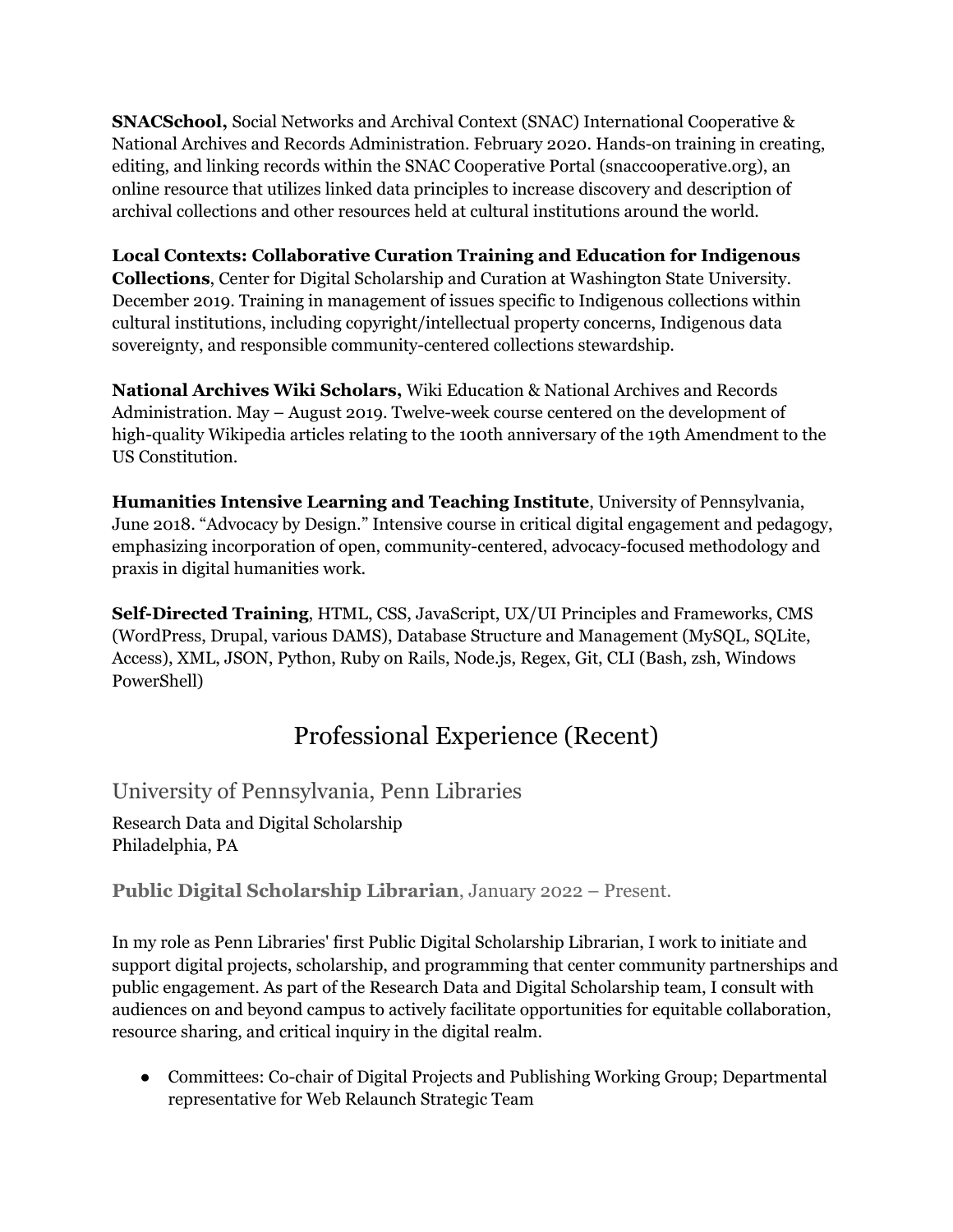• Initiatives: Convener of PUGS@Penn (Python Users' Group); Earth Week Data Jam

#### Temple University, College of Liberal Arts

Center for Public History Philadelphia, PA

#### **Adjunct Professor (Digital History)**. January 2019 – Present.

Create and maintain course syllabus for a cross-listed undergraduate/graduate level Digital History course. Plan lectures, assignments, and skill-building units for integration with course curriculum. Guide students through in-class technical tutorials to develop proficiency with digital tools. Provide project planning assistance, technical support, and supplemental teaching resources to students to ensure achievement of course goals and learning objectives.

- View syllabi: [Spring](https://docs.google.com/document/u/1/d/e/2PACX-1vR9-u_WBU3_jrzz-nNuI79xBbWVJJrnArQQlMThESIo7mihb2ccvcFdtQagz2kVUfTtc-oPFHMiwxU9/pub) 2019; Fall [2020;](https://docs.google.com/document/d/e/2PACX-1vROO3sbRUqe8G5ussH2yG7QgzJMPvHxTLiCwwax_wqykHQFPZDEAFQVuUXPLSuM9x79R37ALPhhPYZp/pub) Fall 2021. Feel free to use the materials here with attribution (CC [BY-NC](https://creativecommons.org/licenses/by-nc/4.0/) 4.0).
- Certifications: College of Liberal Arts Online Teaching Program Certification

#### American Philosophical Society Library & Museum

Center for Digital Scholarship Philadelphia, PA

**Digital Projects Specialist**, July 2018 – July 2021 **Digital Projects Assistant**, August 2017 – July 2018 **Martin L. Levitt Fellow**, June 2017 – August 2017

Advanced digital scholarship at the strategic and project level through collaboration with fellows, interns, volunteers, and Center for Digital Scholarship colleagues, including helping to develop initiatives, advising and working on digital scholarship projects, and responding to inquiries. Planned, designed, and developed digital projects related to collections of the American Philosophical Society Library & Museum. Created institutional standards and technical workflows for digitization, digital library ingest, and open data management functions including: project management, risk assessment, imaging, quality control, and documentation.

- Read my [contributions](https://www.amphilsoc.org/user/1206) to the Society's blog
- Committees: Chair of Digitization Standards Working Group, Member of Sustainability Working Group
- Projects: Franklin's [Philadelphia](https://diglib.amphilsoc.org/franklindata) Post Office Ledgers: A Glimpse into Colonial [Correspondence](https://diglib.amphilsoc.org/franklindata) Networks; [Investigating](https://diglib.amphilsoc.org/indenturedata) Indentured Servitude: Visualizing Experiences of Colonial [Philadelphia](https://diglib.amphilsoc.org/indenturedata); Early [American](https://github.com/AmericanPhilosophicalSociety/Historic-Weather-Data) Weather Records *in collaboration with The Papers of Thomas Jef erson (Princeton) and the Center for Digital Editing (University of Virginia)*; Benjamin Franklin's Ledgers *with project support from the National Endowment for the Humanities*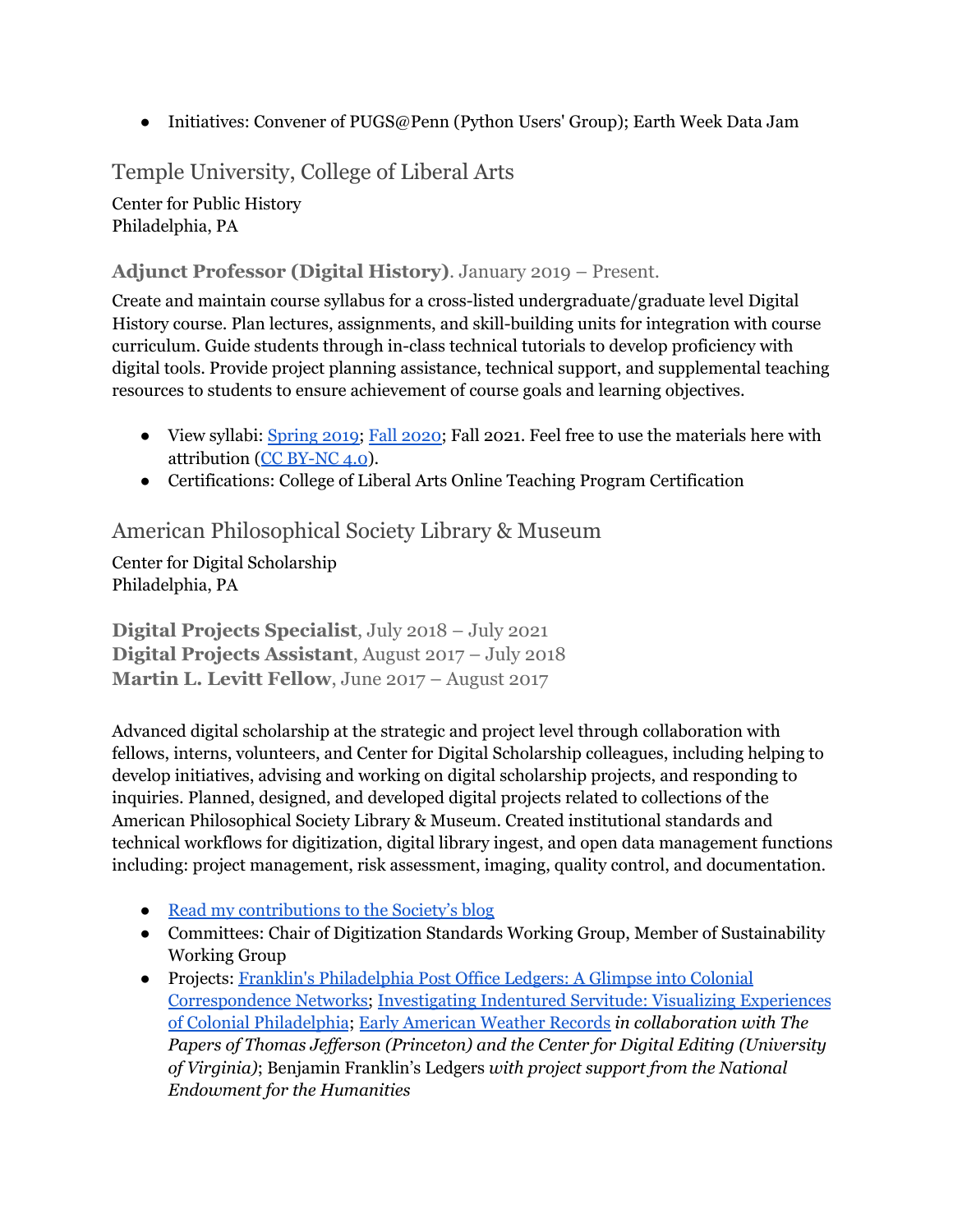## Professional Experience (Older)

*Membership Coordinator, The Decorative Arts Trust*. January – May 2017. Maintained member and financial database systems in Access. Created custom web scripts to automate data entry tasks. Tracked and facilitated individual and directed charitable contributions. Arranged member events such as symposia, tours, and receptions.

*Digital Archive Project Archivist, Space Telescope Science Institute*. February – August 2016. Inventoried, arranged, and described 3500 historical documents related to the Hubble Space Telescope and its science operations center, the Space Telescope Science Institute. Digitized materials and managed metadata creation and ingest into Omeka DAMS using Bash shell scripts. Planned preliminaries of institutional website archiving initiative.

*Photograph Archive and Digitization Intern, Preservation Maryland.* January – April 2016. Inventoried, arranged, and described a legacy collection of 3200 physical photographs. Digitized materials and managed metadata creation and ingest into Adobe Bridge, CONTENTdm DAMS, and DPLA. Researched historic properties and locations in Maryland.

*Special Collections and Archives Technician*, *Towson University Albert S. Cook Library,* November 2014 – August 2015. Inventoried approximately 900 rare book, manuscript, and serial titles in the Baltimore Hebrew Institute Rare Books and Judaica Collection. Maintained OPAC metadata and composed collection guide. Managed faculty and researcher inquiries. Promoted collection via social media content and public programming.

## Research & Consulting

Digital consultant, **OwlWalk** (walking tour interface) *Temple University*, 2021 – Present.

Historical consultant, **The Alley Cast** (podcast) *Elfreth's Alley Museum*, 2020.

• Episode 6: "Urban 'Decay' and the City of [Homes"](http://www.elfrethsalley.org/podcast/2020/8/5/episode-6-urban-decay-and-the-city-of-homes)

Researcher, **The Forgotten Flu: Philadelphia & the Spanish Flu Epidemic of 1918** (exhibition) *City of Philadelphia Division of Disease Control, Department of Public Health*,  $2016 - 2018$ .

Researcher, **The LESLEY Documentation Project** (exhibition) *Independence Seaport Museum*, 2017.

Researcher, **World War I: USS Olympia** (exhibition) *Independence Seaport Museum*, 2016  $-2017.$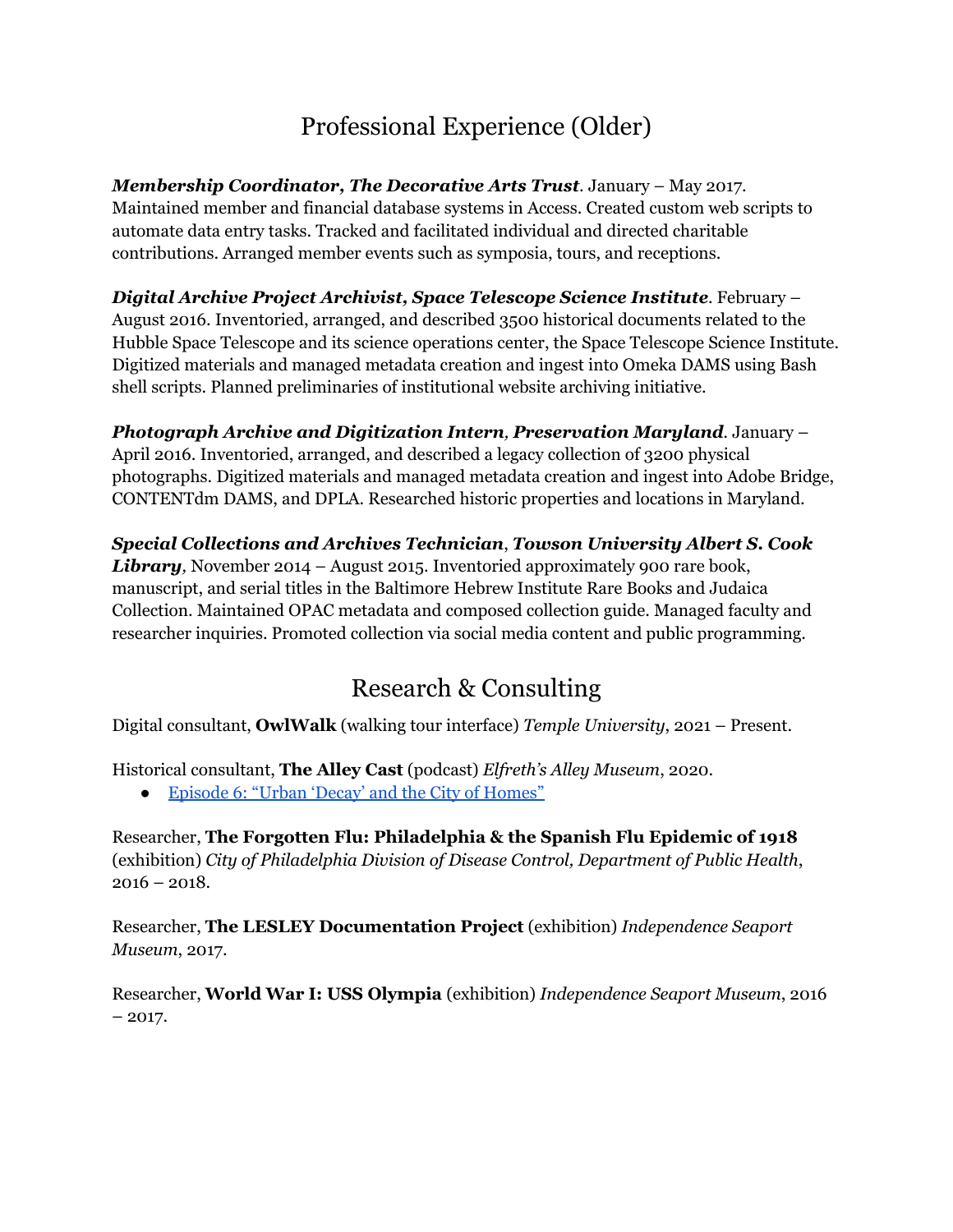### **Conferences**

Presenter, **The Americas Online: A Digital State of the Field for Early American Studies**, McNeil Center for Early American Studies at the University of Pennsylvania, the Wilson Institute for Canadian History at McMaster University, and the Institute for Thomas Paine Studies at Iona College. Philadelphia, PA: November 2021.

Organizing Committee, **Keystone DH 2021**, Temple University. Philadelphia, PA: July 2021.

Panelist, **"Digital, Social, and Interpretive Shifts: Imagining History and Text,"** Global Digital Humanities Symposium, Michigan State University. East Lansing, MI: April 2021.

Presenter, **"The Promises and Potential Problems of Creating Open Historic Data,"** OpenCon Philly. Philadelphia, PA: November 2019.

Presenter, **"Benjamin Franklin's Postal Records as Data,"** Networks: The Creation and Circulation of Knowledge from Franklin to Facebook Symposium. Philadelphia, PA: June 2019.

Panelist and Session Organizer, **"The Gilded Age and Progressive Era: Lightning Round on Emerging Scholarship in the Field,"** Organization of American Historians Annual Meeting (session solicited by the Society for Historians of the Gilded Age and Progressive Era). Philadelphia, PA: April 2019.

Panelist, **"Radical Activists, Faith Communities, Settlement Houses, and More: The Many Roots of Public History and Why They Matter for the Future of the Field,"** National Council on Public History Annual Meeting. Hartford, CT: March 2019.

Panel Facilitator, **"Home Repair: Maintaining Structures and Relationships at Historic House Museums,"** National Council on Public History Annual Meeting. Hartford, CT: March 2019.

Presenter, **"Analyze This: Open Historic Data in Special Collections,"** Mid-Atlantic Regional Archives Conference Semi-Annual Meeting. Wilmington, DE: October 2018.

Panelist, **"Digital History in Public and Academic Contexts,"** 23rd Annual James A. Barnes Graduate Student Conference. Philadelphia, PA: March 2018.

Panelist, **"The Importance of Being Digital: How Can Graduate Students Help Build Digital Bridges?"** 22nd Annual James A. Barnes Graduate Student Conference. Philadelphia, PA: March 2017

Conference Organizer, **"'This is Why We Fight': Public History for the Public Good,"** Temple University Center for Public History, 7th Annual Public History Community Forum (PubComm). Philadelphia, PA, March 2017.